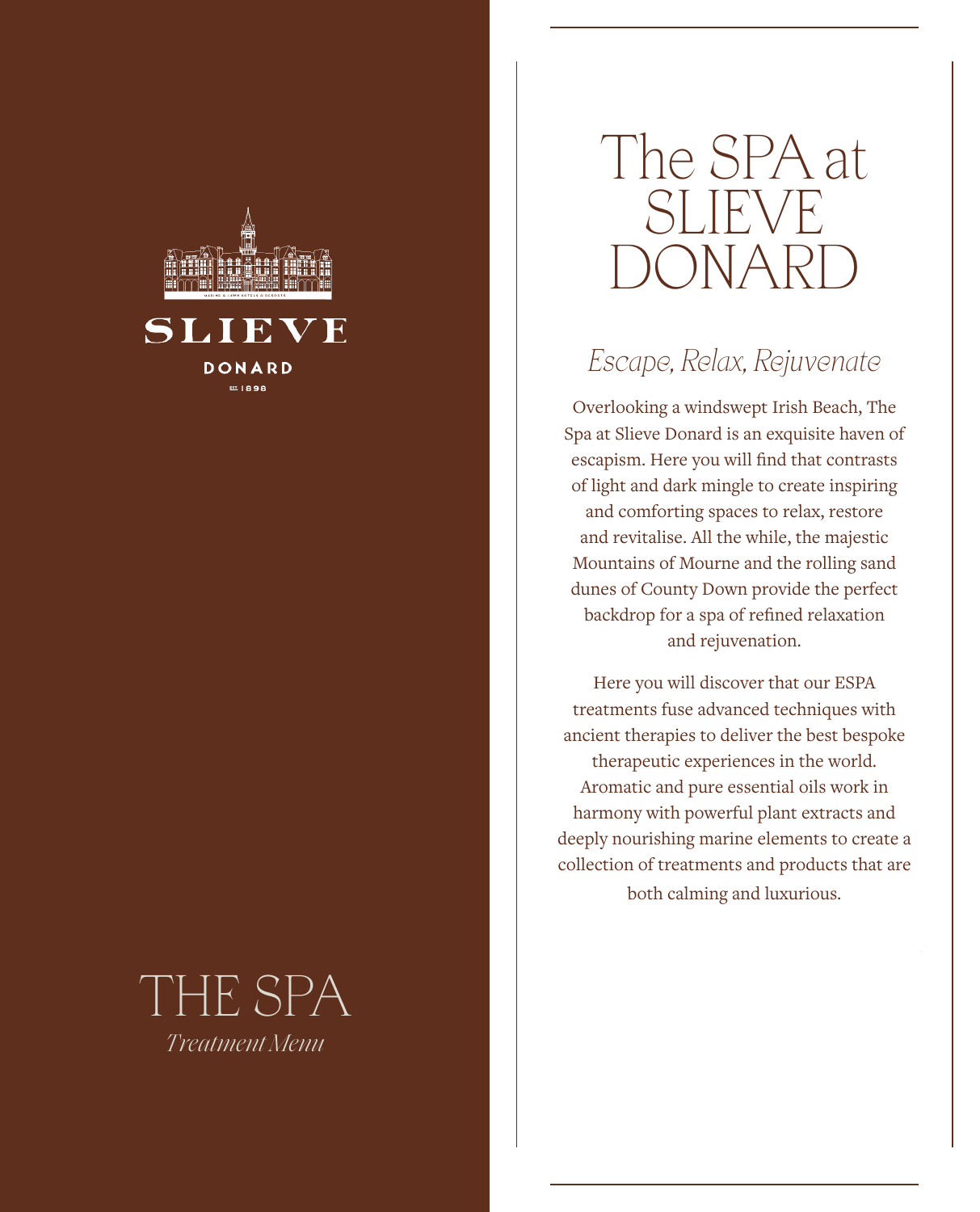## TREATMENT PORTFOLIO

Signature Treatments

Body Treatments

Body Massage

Facial Treatments

Maternity Treatments

Nurture & Support

A Little Extra & Hands and Feet

Spa Packages

Spa Information

## SIGNATURE TREATMENTS

Celtic Journey *80 minutes*  £135

Inspired by the force and splendour of our unique surroundings, encounter nature's beauty and power with this nurturing mind-body ritual. An Irish tea ritual first quietens the mood while a sea salt foot bath purifies and grounds you in the present moment. A cocooning ocean body wrap follows, deeply cleansing the system and stimulating circulation, followed by a tailored back massage using sea shells alongside a personally selected blend of aromatherapy oils. A soothing scalp massage completes this ultimate sensory escape, unravelling tension, enveloping you in relaxation and leaving you feeling rejuvenated.

Includes: Tea ceremony, foot ritual, ocean wrap, seashell back massage and scalp massage.

## Mindful Massage

*80 minutes*

#### £135

Soothe away stress and return body and mind to the present moment with this holistic and blissfully re-balancing experience.

Includes: Breathwork and visualisation, massage to metamorphic zones of the feet, full body massage and a scalp massage with warm rose quartz crystals.

#### ESPA Iconic Back, Face and Scalp *80 minutes* £135

 Unravel tension, instantly boost your complexion, and restore inner calm with our most renowned treatment.

Includes: Back exfoliation, personalised back massage and facial, scalp massage.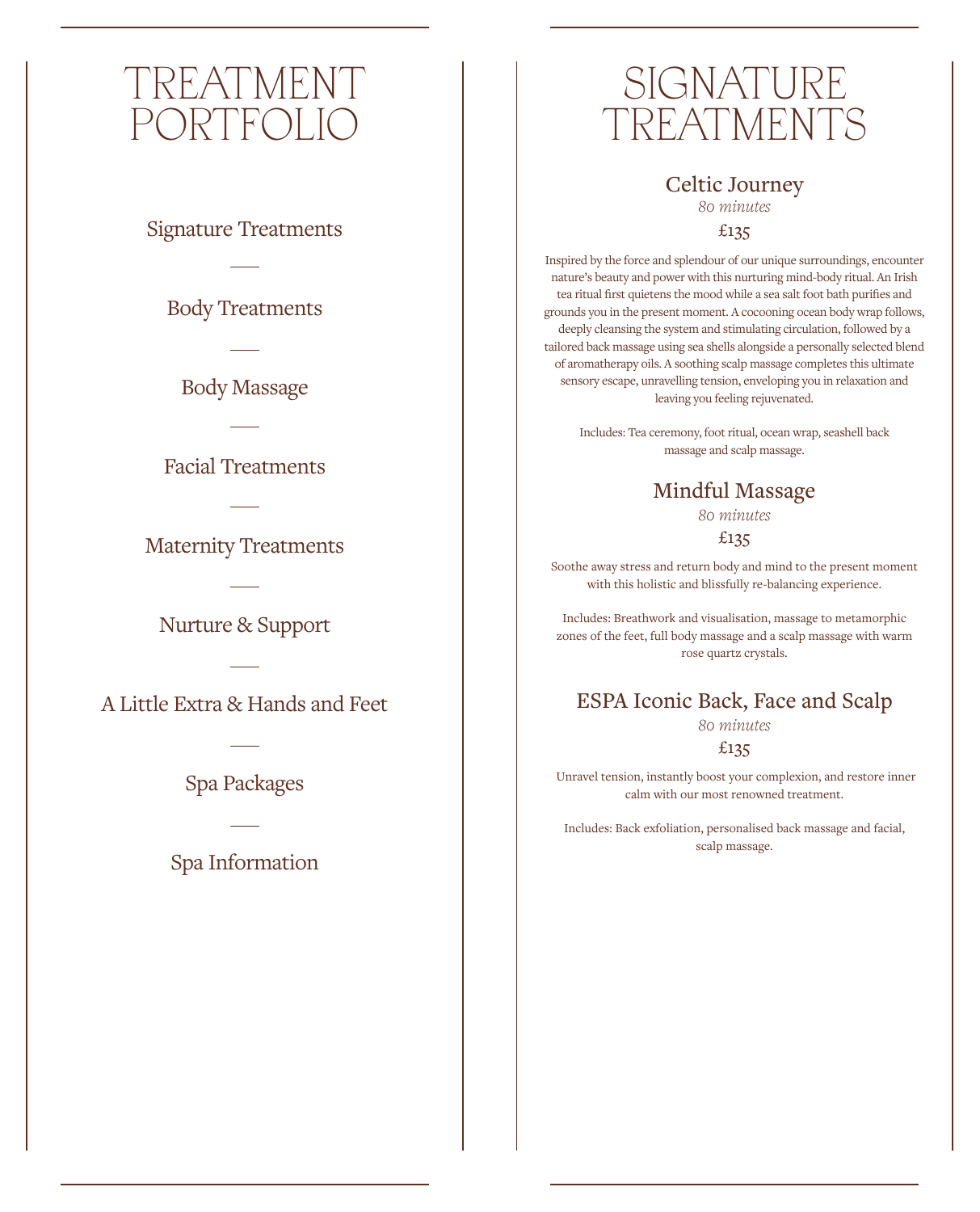## BODY TREATMENTS

### Ocean & Earth Body Wrap

*50 minutes* 

 $f_{.90}$ 

Detoxify or richly condition with this complete body wrap of algae or marine mud combined with essential oils to rejuvenate skin, before a therapeutic scalp massage.

Includes: Skin brush, body exfoliation, detox algae or nourishing marine mud wrap and scalp massage.

### Sports Tonic

*50 minutes*

£90

This treatment soothes aching muscles and targets the back, neck, legs and feet.

Includes: Foot soak with exfoliation, back exfoliation, back massage with hot stones and leg and foot massage.



#### Aromatic Hot Stones Massage

*80 minutes* £135

Tailored massage with hot stones that unravels persistent muscular tightness.

Includes: Hot stone aromatherapy massage to back, legs, arms, abdomen, neck and shoulder areas.

#### Deep Muscle Massage

*80 minutes*

£135

Active stretching and specialised massage with expertly blended aromatherapy oils.

Includes: Specialised targeted and stretching massage to specific areas of concern.

#### Relaxation Massage

*50 minutes |* £90 *80 minutes |* £135

A therapeutic full body massage using blends of essential oils personally selected for your individual needs.

Includes: Aromatherapy massage to back, legs, arms, abdomen, neck and shoulder areas.

#### Swedish Massage

*50 minutes |* £90 *80 minutes |* £135

Using traditional stimulating movements and a nourishing calendula infused oil.

Includes: Swedish massage to back, legs, arms, abdomen, neck and shoulder areas.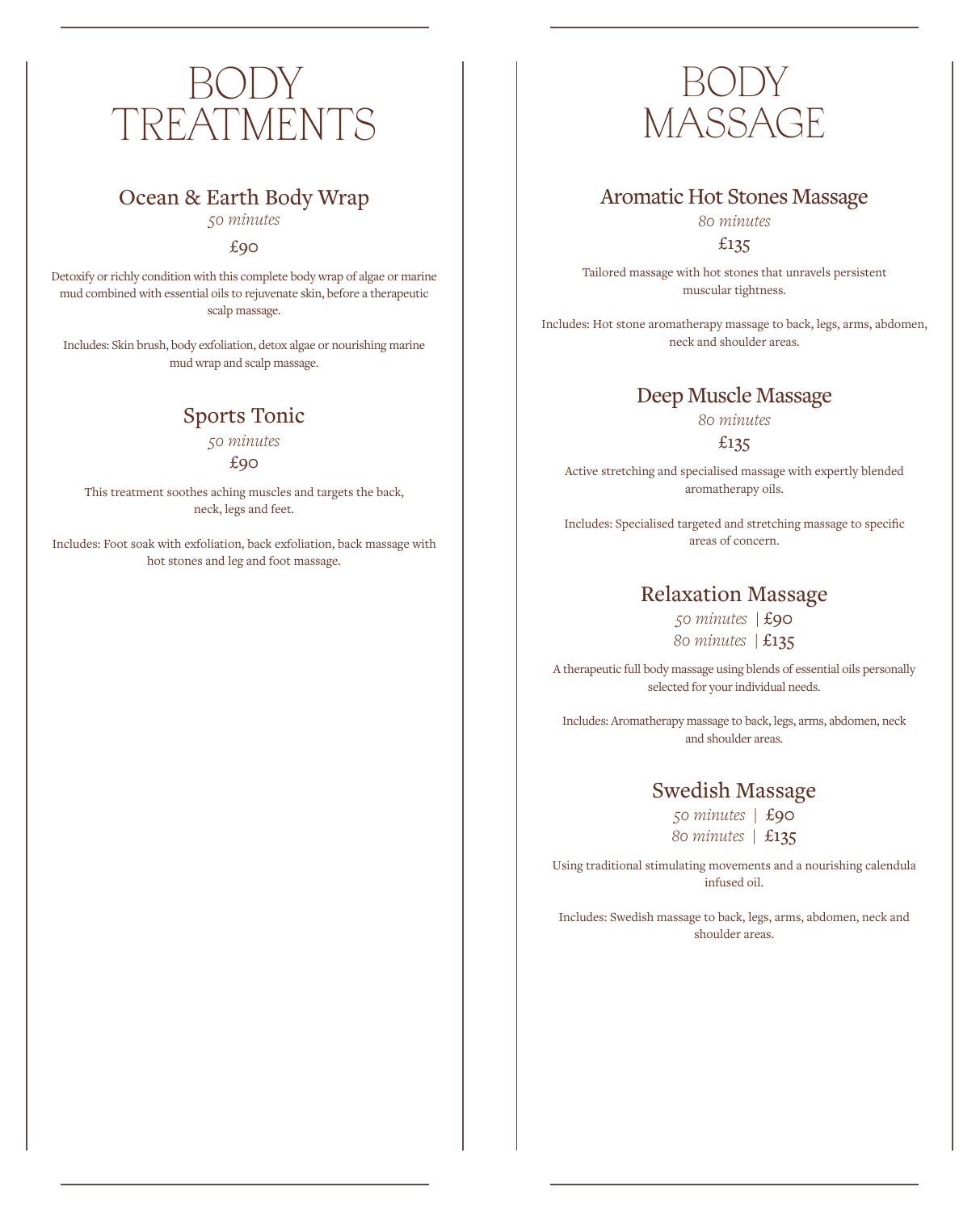## FACIAL TREATMENTS

Our results-driven facials are world-renowned to defy the effects of life lived on your skin. Reduce lines and wrinkles visibly. Rejuvenate your joie de vivre and let you age remain a beautifully well-kept secret.

#### ESPA Natural Face Lift

*80 minutes*

£135

Reveal visibly resilient, healthy-looking, youthful skin.

Includes: Skin analysis with Skin Vision ™ technology, double cleanse, steam, Japanese Kobido inspired facial massage, stimulating jade rollers, sculpting and lifting massage techniques, lifting & smoothing mask and a scalp massage.

#### Personalised Facial

*50 minutes*

£90

Deeply cleanse, hydrate and renew with this instant results facial, tailored to your skin's precise needs.

Includes: Skin analysis with Skin Vision ™ technology, triple cleanse, exfoliation, facial massage, personalised mask and scalp massage.

### Active Nutrients Glow Facial

*50 minutes* 

#### £90

This invigorating nutrient-rich treatment embraces ESPA's holistic approach to restoring radiance, feeding your skin and your mood so your face glows with vitality.

Includes: Skin analysis with Skin Vision ™ technology, cleanse & exfoliation, Gua Sha facial massage, double mask, hand & arm Gua Sha massage.

### Men's Deep Cleanse Facial

*50 minutes*

£90

Clear, cool and balance the complexion with this refining facial from ESPA.

Includes: Double cleanse, exfoliation, face massage, personalised mask and scalp massage.

## **MATERNITY** TREATMENTS

These experiences have been specifically created to pamper and relax an expectant mum, taking full account of the need for complete relaxation and safety for the total well-being of mum and baby.

#### Yummy Mummy

*50 minutes |* £90

*80 minutes |* £135

Target areas prone to stress and tension during pregnancy with this deeply nourishing body treatment.

Includes: Back exfoliation (only in 80 minute treatment), personalised body massage and scalp massage.

#### Mums to Be

*140 minutes*

#### £190

This deeply nourishing treatment restores softness, beauty and energy.

Includes: Welcome foot ritual, gentle back exfoliation, ESPA prenatal maternity massage, ESPA facial with oriental scalp massage & light lunch in the Lighthouse Lounge.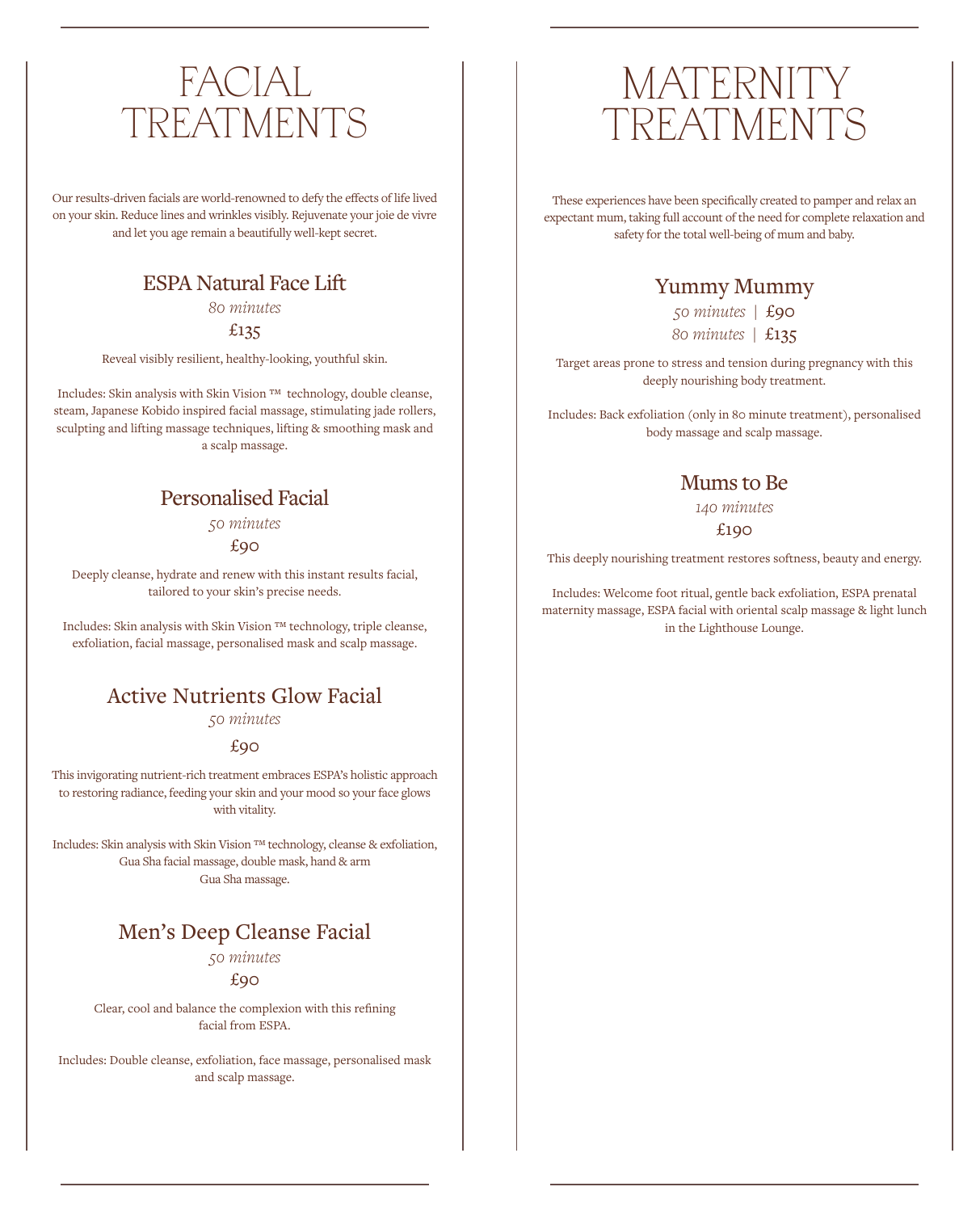## NURTURE & SUPPORT

ESPA has developed a collection of nurturing face and body rituals with The Amethyst Trust. The Amethyst Trust is a charity established in 2010 to meet the needs of people who have experienced cancer and are seeking massage, relaxation, and pampering.

The following rituals have been carefully designed to soothe the guest and nourish their body, using specially selected products. All experiences begin with breathing and visualisation techniques to commence relaxation, with the emphasis on a holistic approach to each guest's wellbeing.

## Be Nurtured Facial

*60 minutes |* £90

Leave skin nourished and radiant with this relaxing facial. Beginning with a detailed consultation and entirely tailored to your individual concerns, this facial expertly combines the most suitable selection of cleansing, massage, mask, serum and moisturiser according to your needs.

## Be Nurtured Face & Scalp

*90 minutes |* £135

Soothe mind and body with this renowned experience. This relaxing and deeply effective ritual addresses the main areas of tension - the back, the face and the scalp. A soothing back massage is followed by a personalised facial, completing this totally indulgent experience.

## Be Nurtured Massage

*60 minutes |* £90

Focusing on areas of concern and using gentle but rich oil, this unique experience will deeply nourish and hydrate skin while calming the mind.

*Please allow 10 minutes within this treatment time for consultation.*

## A LITTLE EXTRA

Why not compliment your 50 or 80 minute treatment with:

## Boutique Facial

*25 minutes |* £40

Skin Analysis with Skin Vision ™ technology, double cleanse, exfoliation, personalised mask and scalp massage.

#### Back, Neck & Shoulder Massage

*25 minutes |* £40

Massage to the back, neck and shoulders.

#### Salt & Oil Scrub

*25 minutes |* £40

Full body salt and oil scrub with body brushing.

## Himalayan Pink Salt Bath

*25 minutes |* £40

Deeply cleanses the skin leaving it feeling purified and re-energised.



#### Essential Manicure

*50 minutes |* £55

Soak, nail file and shape, exfoliate, cuticle work, application of body cream, polish or buff.

> Essential Pedicure *50 minutes |* £55

Soak, nail file and shape, exfoliate, cuticle work, application of body cream, polish or buff.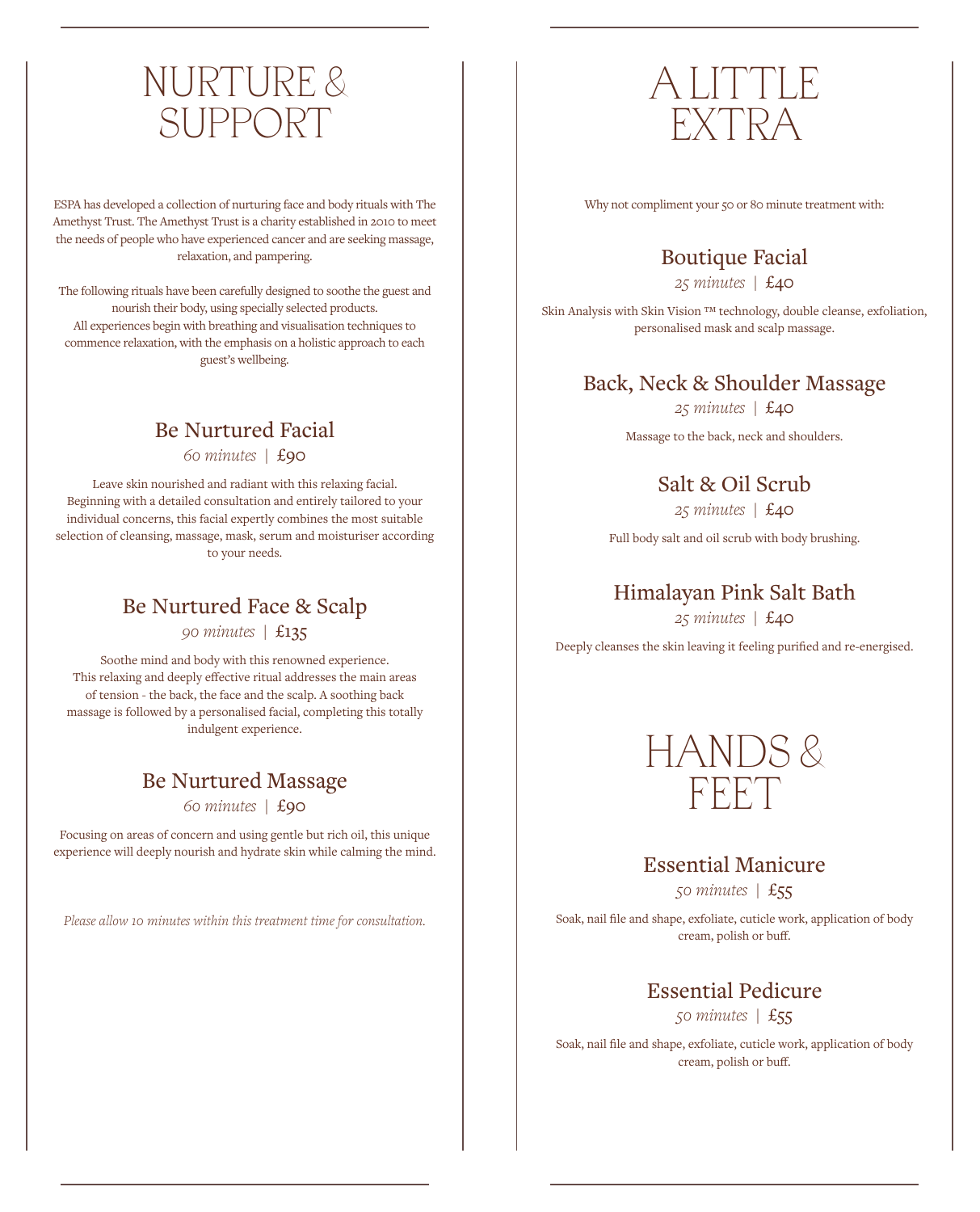## SPA PACKAGES

#### Spa-tisserie *50 minutes |* Monday-Saturday £125

Personalised 50 minute treatment.

Choice of: - Relaxation Massage - Personalised Facial - Active Nutrients Glow Facial - Essential Manicure - Essential Pedicure - Ocean and Earth Body Wrap - Yummy Mummy - Sports Tonic

Followed by Afternoon Tea

## Tailored to You

*80 minutes |* £130

Includes: Pick any 50 minute treatment and any 25 minute treatment, with a light lunch served in the Lighthouse Lounge.

## Radiance Ritual

*80 minutes |* £130

Relax and unwind with our full body experience.

Includes: Full body brush and exfoliation, Energising back, neck and shoulder massage, ESPA botique facial, hydrating foot massage, lunch in the lighthouse.

## SPA INFORMATION

## Spa Opening Hours

*Monday to Sunday 9am – 9:30pm* 

## Scheduling an Appointment

To schedule an appointment for your perfect treatment, please contact our Spa reservations team who will be able to guide you to the right choice. To ensure your preferred time and service is available we recommend booking in advance. All spa treatments and packages will need to be guaranteed with a credit card.

## Arrival Time

Please allow sufficient time before your treatment to complete a Spa Consultation Form. We recommend you arrive up to 45 minutes in advance of your treatment so that you can change, relax and enjoy the spa facilities. Please be advised that late arrivals will result in a reduction of treatment time. The spa will provide a luxurious towel, robe, slippers and amenities required for use during your spa visit. Please note that treatment time includes a full ESPA consultation and aftercare advice.

## Spa Facilities & Access

The following facilities are available in the spa and thermal suite: rock sauna, amethyst steam room, rain showers, swimming pool, vitality pool, spa changing and relaxation rooms.

## Gym

A state-of-the-art gym equipped with 'Technogym' cardiovascular and strength machines and free weights area. Personal trainers are on hand to help you prepare for sporting events, specific goals or assistance with the creation of a life-changing fitness routine. The gym is available to hotel guests, members and day spa guests only.

## Children's Policy

Access to the spa including treatments, the changing facilities, spa and heat experiences and gym are restricted to young adults over the age of 16.

## Cancellation Policy

A 100% charge will be incurred for any treatment not cancelled at least 24 hours prior to your scheduled time. Late arrival will shorten your treatment time.